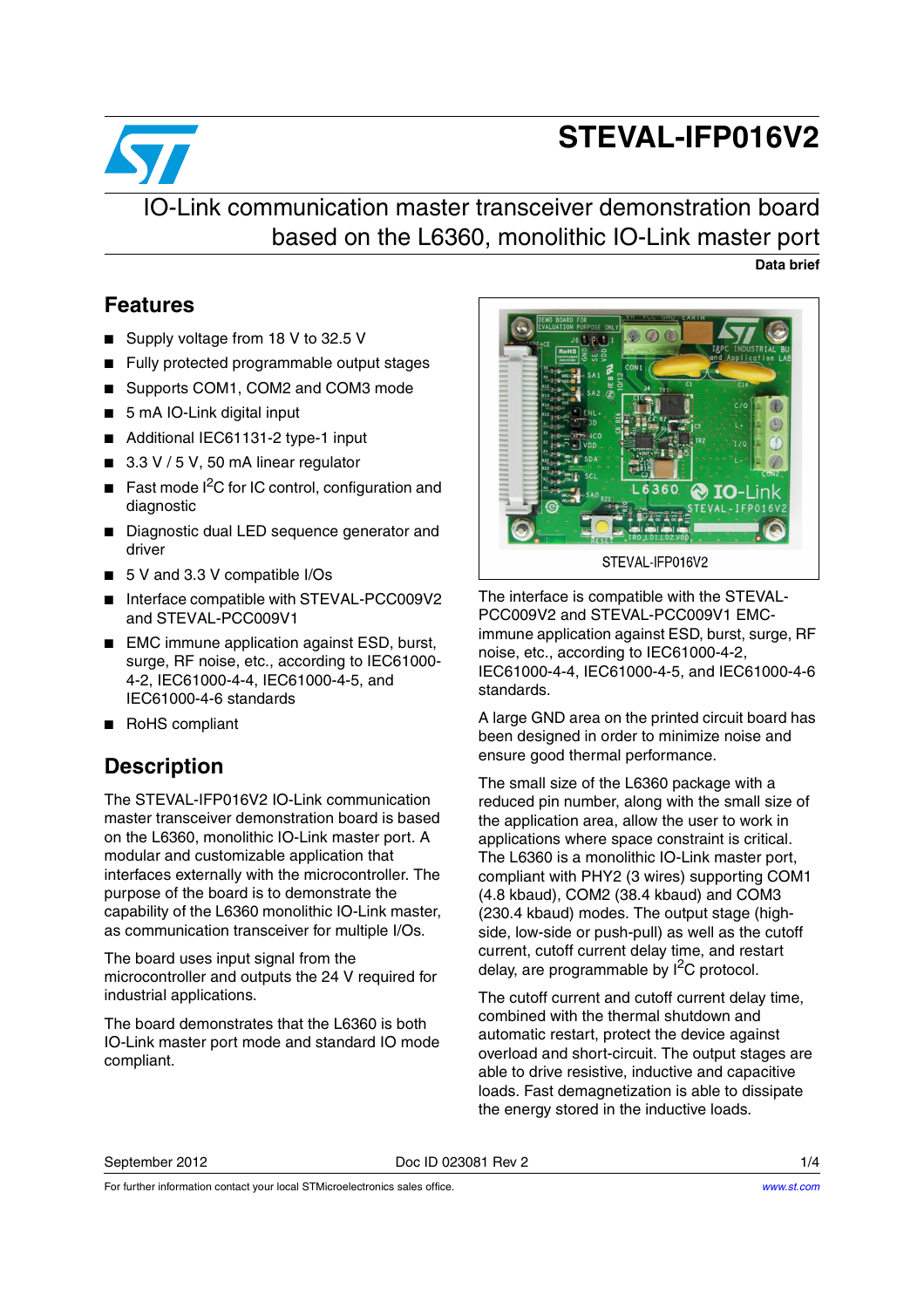## **1 Schematic diagram**





2/4 Doc ID 023081 Rev 2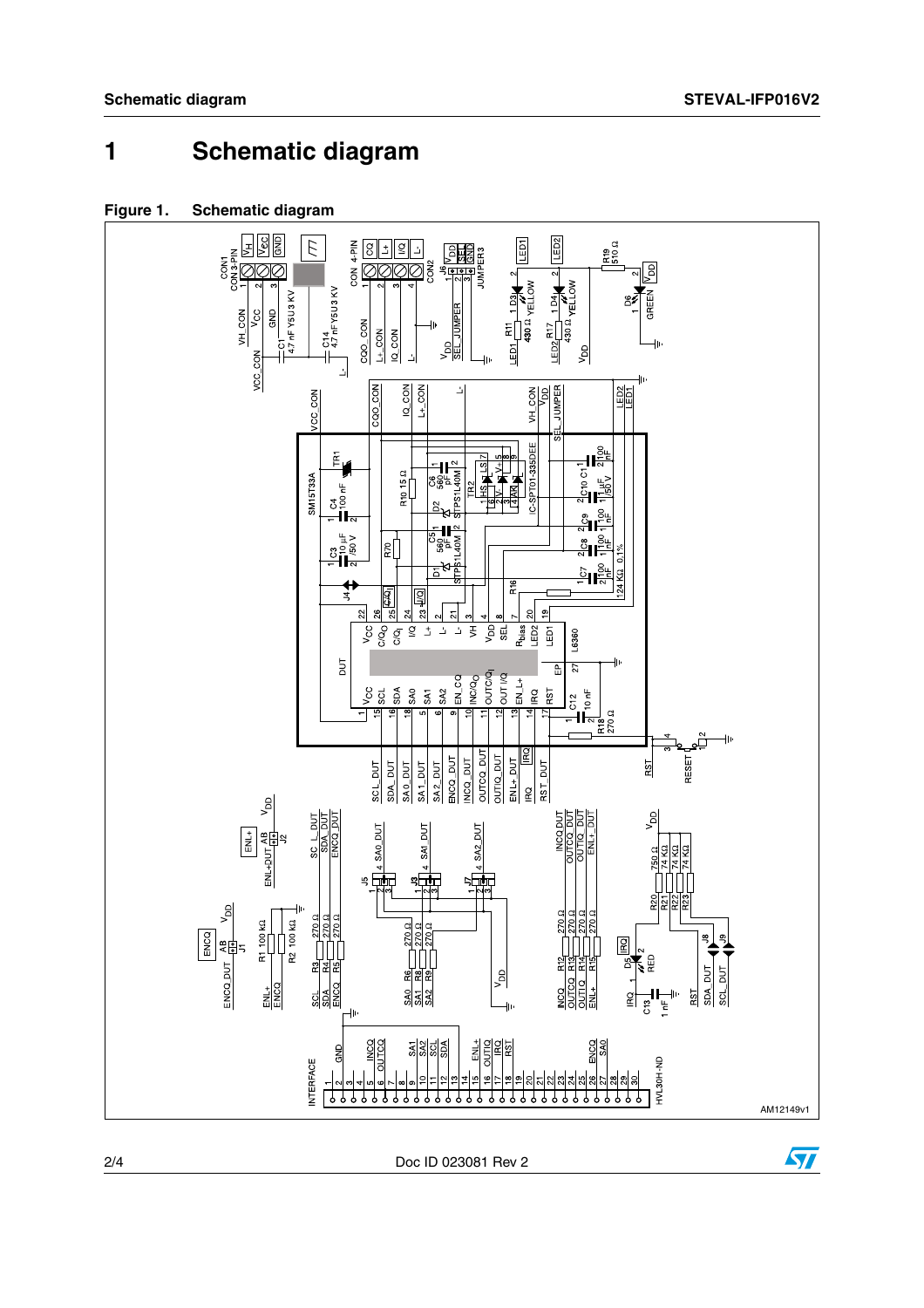# **2 Revision history**

#### Table 1. **Document revision history**

| <b>Date</b> | <b>Revision</b> | <b>Changes</b>                 |
|-------------|-----------------|--------------------------------|
| 17-Apr-2012 |                 | Initial release.               |
| 25-Sep-2012 |                 | Updated: Description and title |